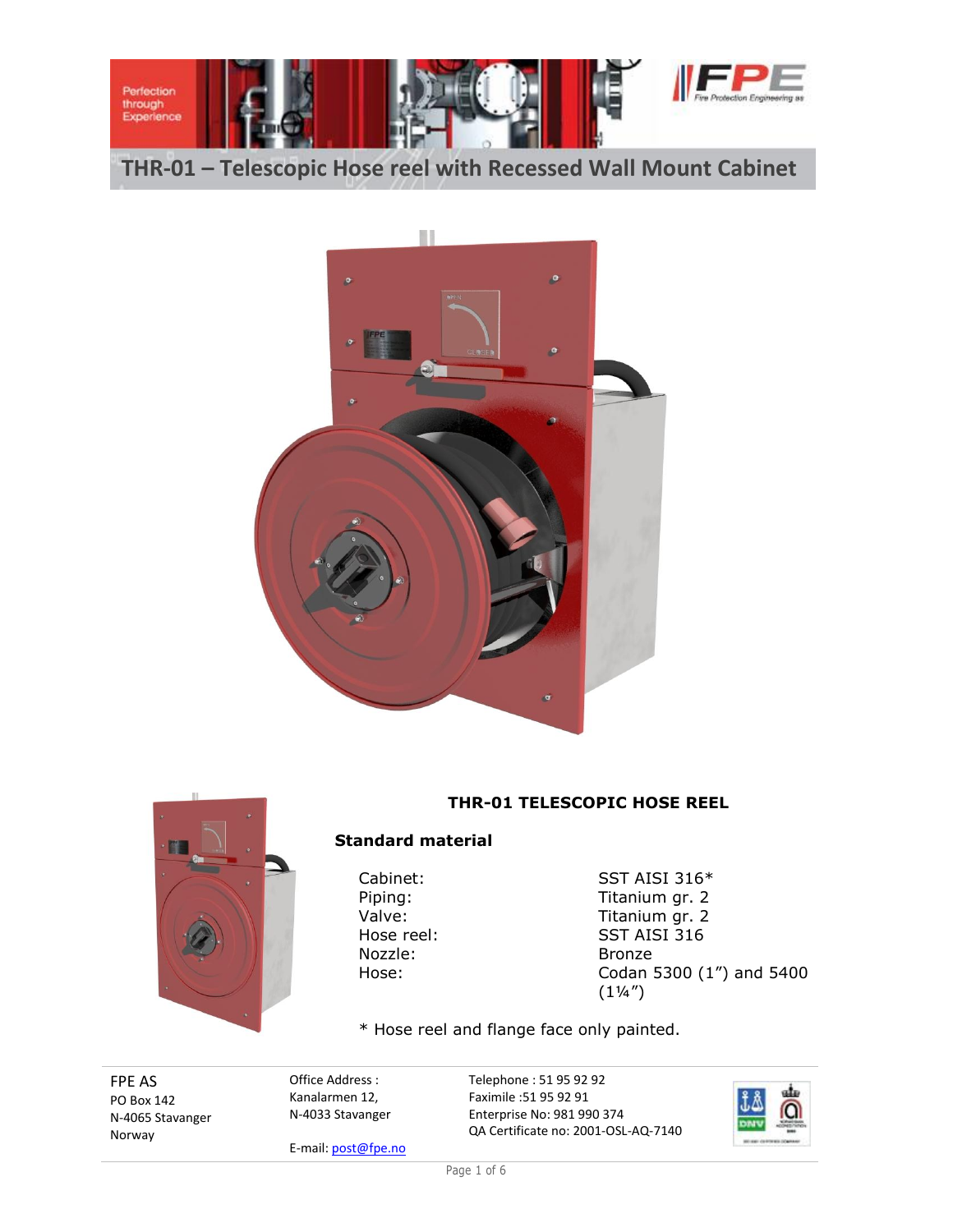

# **Installation**

Mount: Mount: Example 2012 11: Bolt to recess side wall.

### **Operation**

Open isolation valve, remove hose to required length, open nozzle. The telescopic hose reel is nearly flush to the wall surface when in the closed position. The hose reel is pulled out horizontally such that the hose reel itself is protruding from the wall. The hose can then be pulled out in the corridor in either direction. The centre of the hose reel has a handle that is used to pull the unit out. The isolation valve could be located above, as shown on this datasheet, underneath, or at the side of the hose reel.

### **Options**

| Piping:                  | • Cunifer CU 90/10 w/ Alubronze valve<br>• Super Duplex Stainless Steel |  |
|--------------------------|-------------------------------------------------------------------------|--|
| Pressure Control:        | • Restriction Orifice<br>• Pressure Control Valve                       |  |
| Hose:                    | $\bullet$ Size                                                          |  |
| <b>Working pressure:</b> | 20 barg (290 psig)                                                      |  |
| Test pressure:           | 30 barg (435 psig)                                                      |  |

FPE AS PO Box 142 N-4065 Stavanger Norway

Office Address : Kanalarmen 12, N-4033 Stavanger

E-mail: post@fpe.no

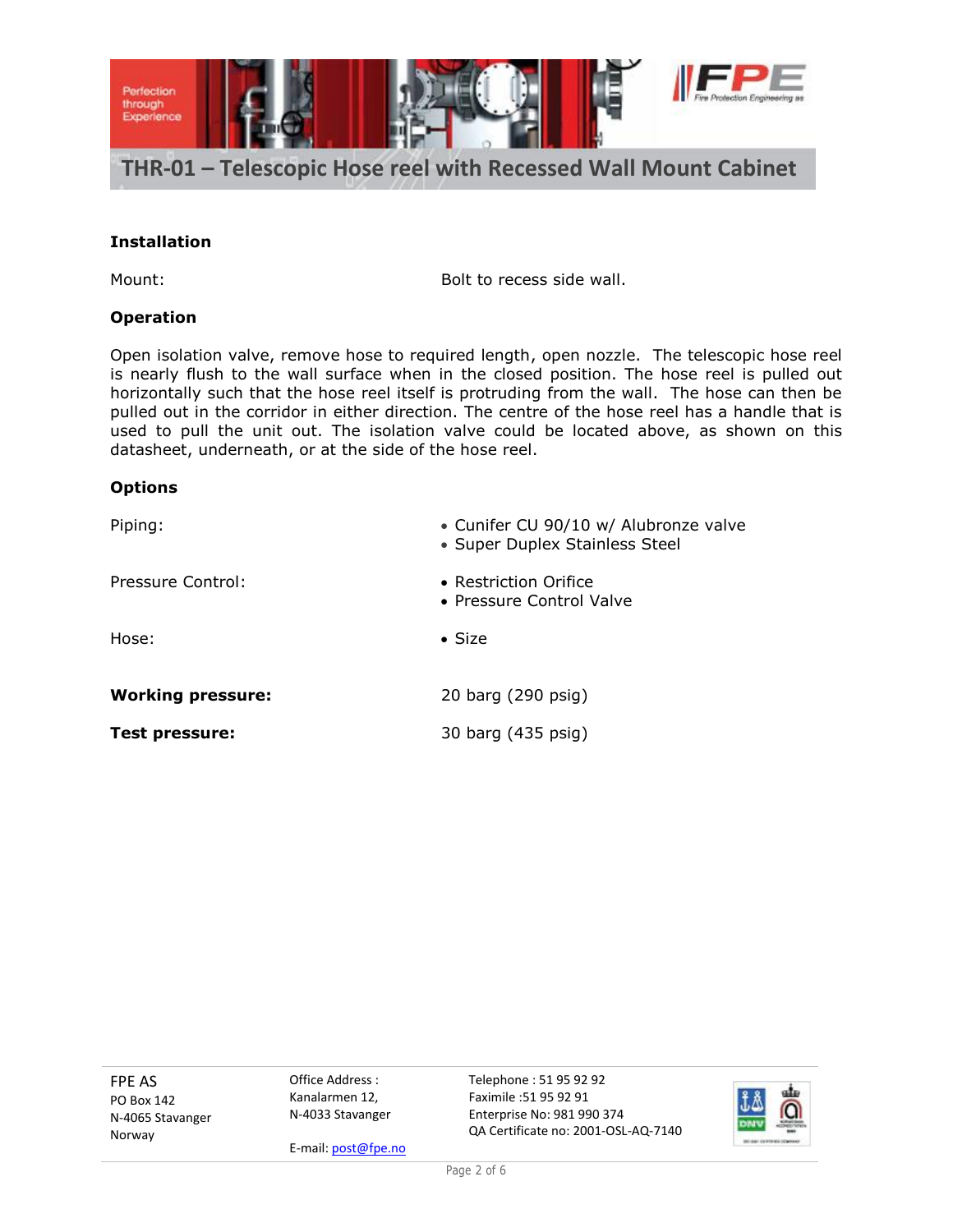

| Type      | Hose size $-$<br>length<br>(in x meter) | Cabinet<br>Width<br>(mm)* | Cabinet<br>Height<br>$(mm)*$ | Cabinet<br>Depth<br>$(mm)*$ | Weight<br>(kg) |
|-----------|-----------------------------------------|---------------------------|------------------------------|-----------------------------|----------------|
| THR-01-25 | $1 \times 25$                           | 700                       | 1100                         | 260                         | 100            |
| THR-01-32 | $1\frac{1}{4} \times 25$                | 700                       | 1100                         | 260                         | 100            |

#### **Table 1: THR-01-XX Dimension and Weight Data**

\* *The dimensions are the dimensions of the box recessed into the wall*

| Hose reel Inlet Pressure                                       | THR-01-25        | THR-01-32        |  |  |
|----------------------------------------------------------------|------------------|------------------|--|--|
|                                                                | w/ 60 gpm nozzle | w/ 60 gpm nozzle |  |  |
|                                                                |                  |                  |  |  |
|                                                                |                  |                  |  |  |
| barg (psig)                                                    | lpm (gpm)        | lpm (gpm)        |  |  |
| 6 (87                                                          | 112 (30)         | 164 (43)         |  |  |
|                                                                |                  |                  |  |  |
| (116)                                                          | 130 (34)         | (50)<br>190      |  |  |
| 10 (145)                                                       | 145 (38)         | 211 (56)         |  |  |
| Notes:                                                         |                  |                  |  |  |
| 1. Nozzle ratings imply XX gpm at 100 psi (7barg) nozzle inlet |                  |                  |  |  |
| pressure.                                                      |                  |                  |  |  |
|                                                                |                  |                  |  |  |

#### **Table 2: THR-01-XX Flow Data**

FPE AS PO Box 142 N-4065 Stavanger Norway

Office Address : Kanalarmen 12, N-4033 Stavanger Telephone : 51 95 92 92 Faximile :51 95 92 91 Enterprise No: 981 990 374 QA Certificate no: 2001-OSL-AQ-7140



E-mail: post@fpe.no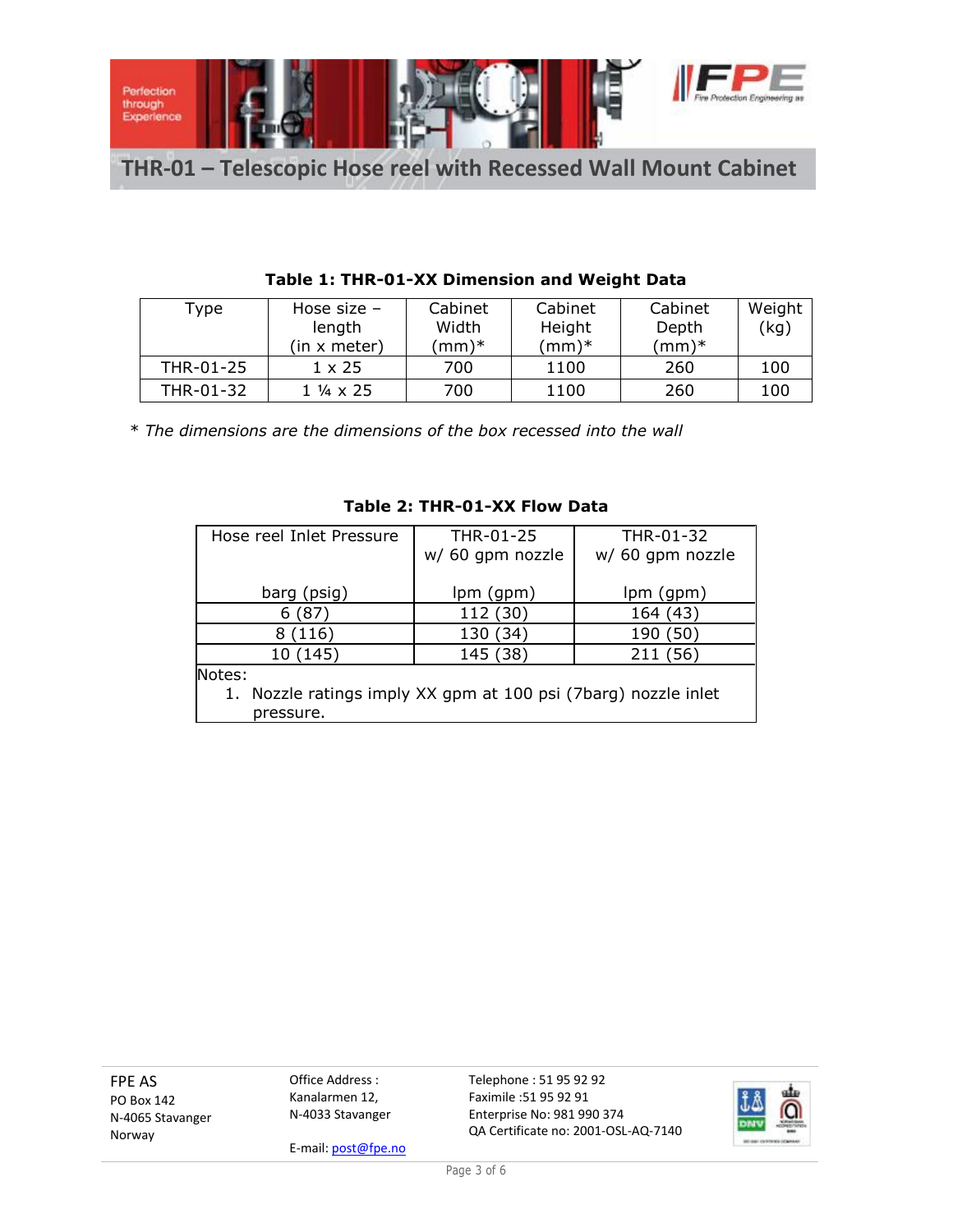

**P&ID**



FPE AS PO Box 142 N-4065 Stavanger Norway

Office Address : Kanalarmen 12, N-4033 Stavanger

E-mail: post@fpe.no

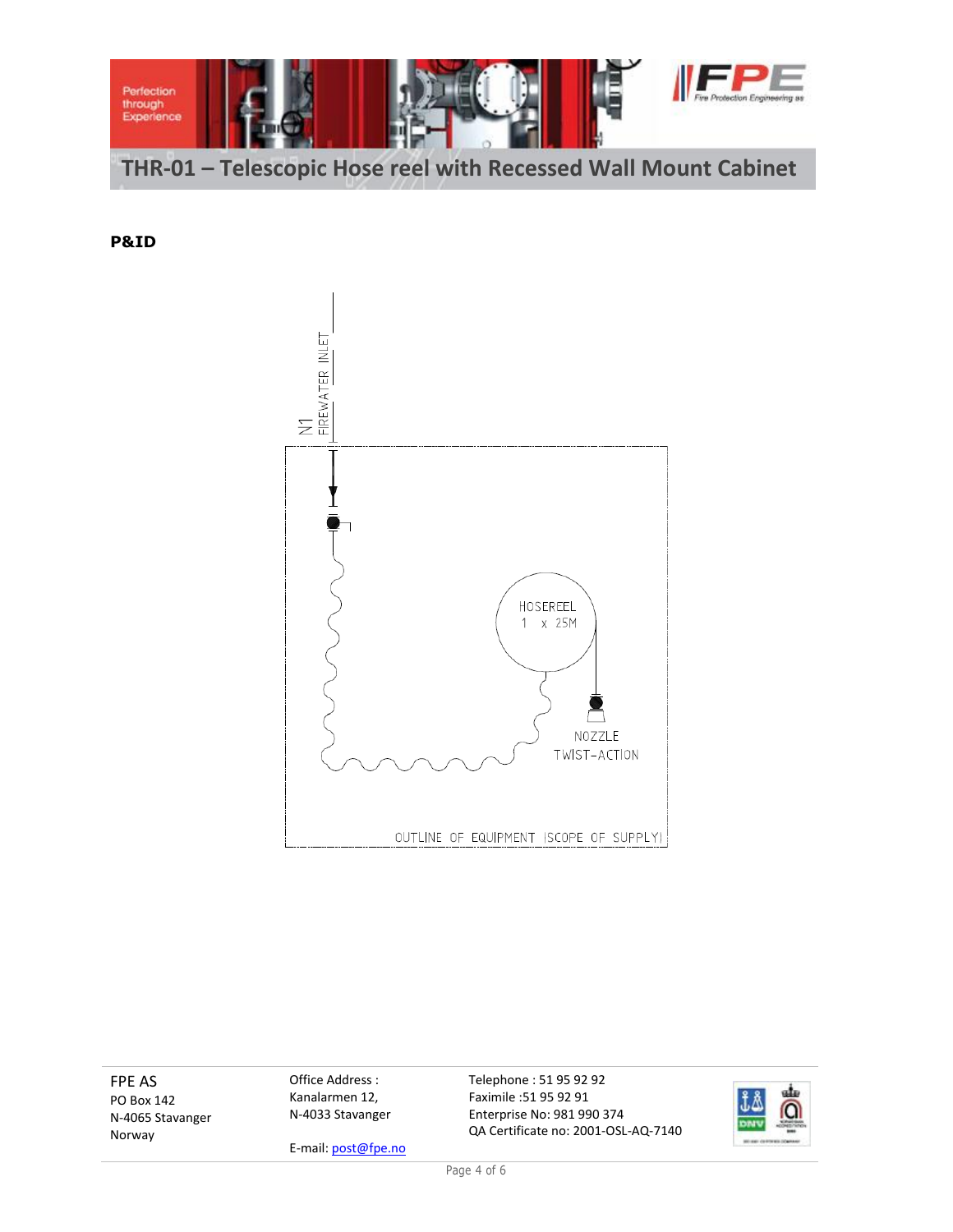



FPE AS PO Box 142 N-4065 Stavanger Norway

Office Address : Kanalarmen 12, N-4033 Stavanger

E-mail: post@fpe.no